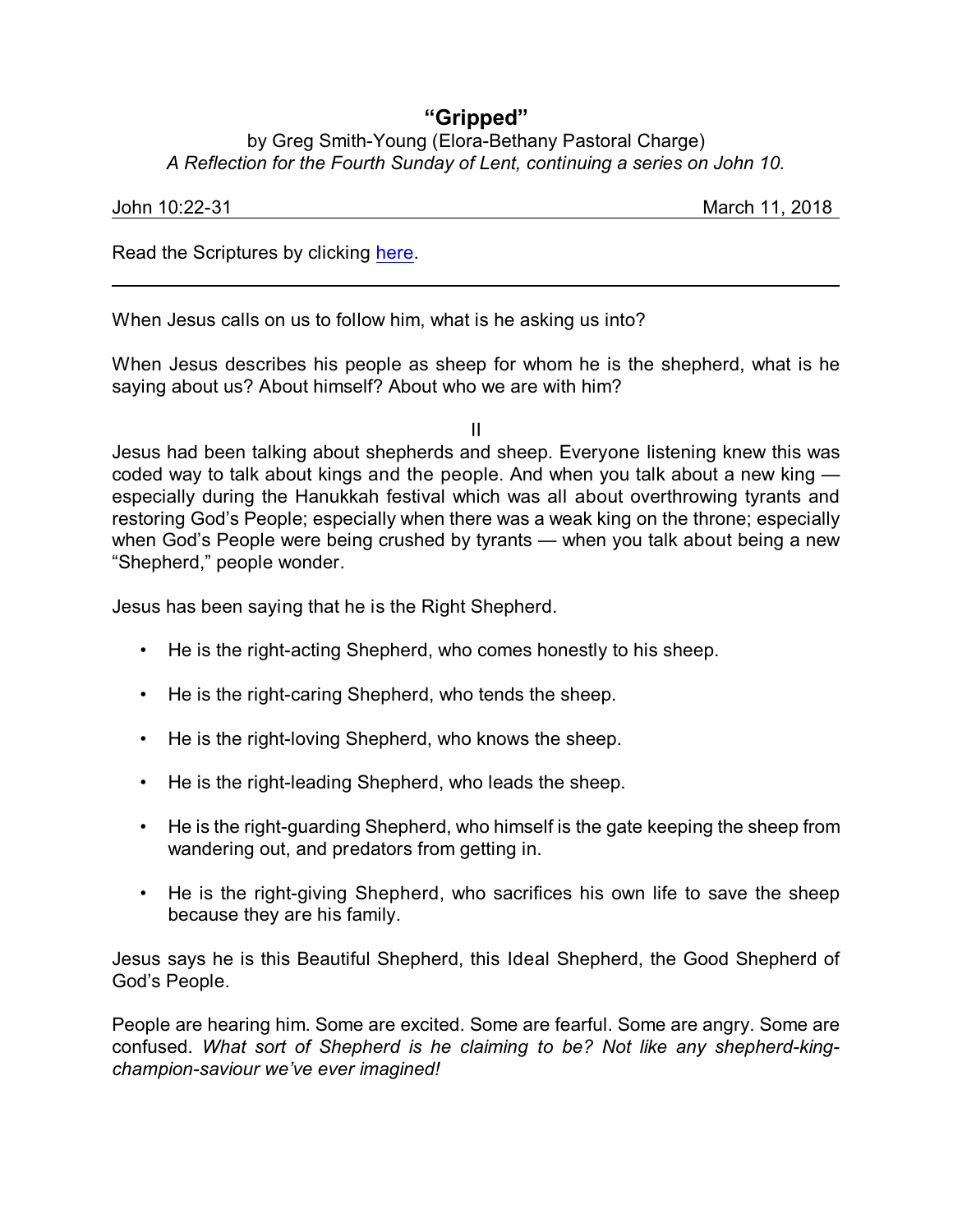They press around him, demanding a straight answer. *Are you the Messiah? The Christ? Our God-given King and Saviour?*

Jesus' answer is . . . *"I've already told you. I've already shown you. But you have not believed."*

Why have they not believed? *"Because you have not become my people, my flock."*

That does not seem to answer the question.

III

Actually, Jesus' answer seems to get it backwards. "*You have not followed me, so you have not believed me"* is what he says. Shouldn't it be the other way around? Believe Jesus, and then you will follow him. Trust Jesus, and then you will belong to him.

Believe first, then become.

First scrutinize. Be sceptical. Examine what Jesus says, look at what he does, probe the evidence, weigh the options, figure Jesus out. Don't you do this first? If you become convinced enough that Jesus is who he says, then you decide to follow him, trust him, give yourself to him, let him be your shepherd.

Don't you first evaluate, and then participate?

You're buying a car. Look at your options. Weigh the features. Then negotiate the deal and make the purchase.

You're doing scientific research. Suggest a hypothesis. Examine the evidence. Then form your theory and publish.

You're casting a ballot. Listen to the candidates. Scrutinize their promises. Assess their character. Then vote.

You're diving into water. Do you know how to swim? Yes. Is it deep enough? Yes. Are there sharks? No. Then, jump.

Many things work that way. Many choices, decisions, commitments and conclusions are made wisely only after we first know. Then we go.

IV

But other things work differently.

Having children. If it is on purpose, they've probably thought about it, talked about it,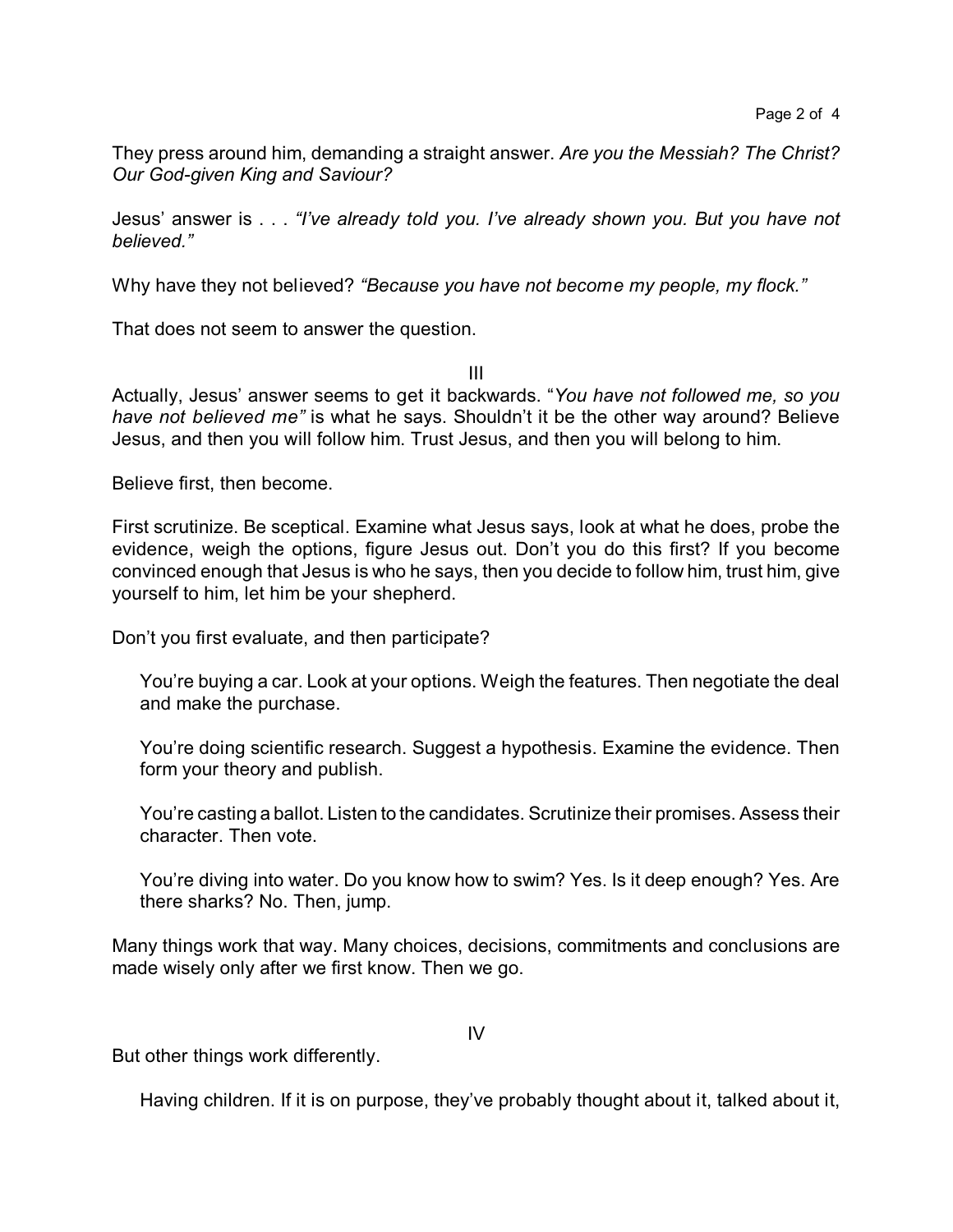decided on it. But they can't really know what it is to be a parent until they already are, can they?

Getting married. Is this the one? Are we right for each other? Will it work? I encourage them to think about it, before slipping on the ring. But I know you only begin to understand matrimony after the "I do"s.

Becoming best friends. You like similar things. You enjoy each other. You trust each other. But when do you know that? Before the friendship? Or as you've go along?

What makes buying a car, doing research, voting or diving different from becoming parents, getting married, being friends?

That second list, they are all relationships. And they are very significant relationships.

There is something about an important relationship between people that is always going to be undetermined, unknown, uncontrollable, and ongoing.

With many decisions, we evaluate, then participate. But with important relationships, we can only evaluate as we participate.

With many decisions, we know then we go. With relationships, we can only know as we go.

Commitment comes first. It's not blind. You do some thinking and some feeling about it. But it is after you have made the commitment to belong that the conviction can really grow.

Jesus does not ask us to draw a conclusion.

He calls us into a relationship with him. That's when we discover, more and more, that he really is our Shepherd. But a shepherd, a king, a ruler unlike any we've ever imagined.

## $\vee$

This Shepherd is inviting us into a relationship.

In this relationship, we hear his voice. Not because he is slick-talking, or charismatic, or inspirational. Jesus might be those things, but that's not it. What Jesus communicates, in his words and his actions, speaks right to us. We delight in hearing him. That's why he is a Shepherd like no other.

In this relationship, our Shepherd knows us. To him, you are not a statistic in a report, a face in the crowd. Your Shepherd knows who you are, what you are about, whatever it is that you are carrying with you. Jesus knows you deeper than you know yourself. That's why he is a Shepherd like no other.